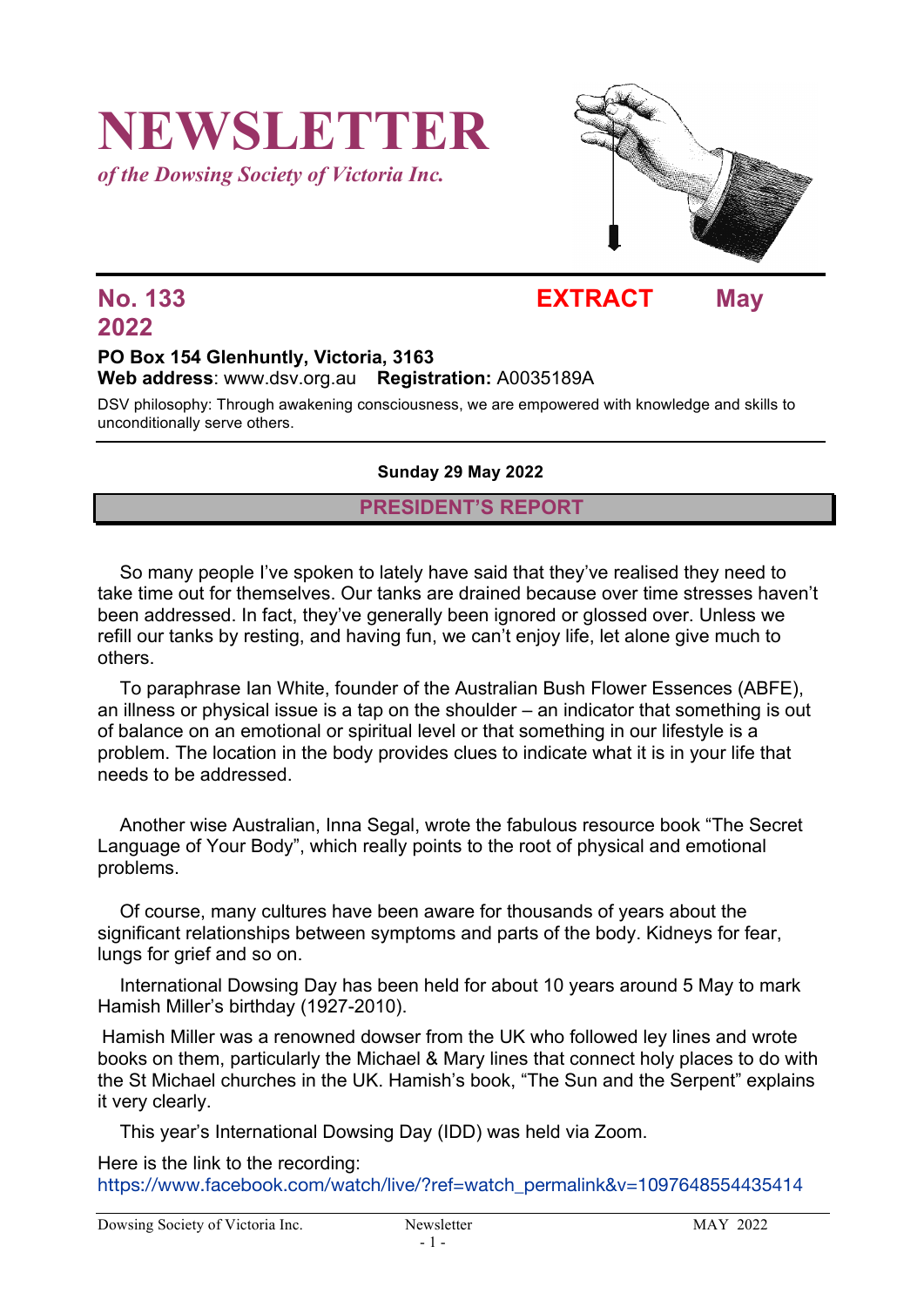In honour of IDD and Hamish Miller, the DSV arranged a few dowsing field trips in parks in earlier years.

It was an attempt to introduce people to dowsing energies in nature. However, for various reasons, these meet-ups weren't very successful, so we didn't continue.

Although most mandates have been lifted that have previously kept us from meeting in person at the Mount Waverley Community Centre, we are holding our next meeting via Zoom again. We had already booked Juanita Smith from Sydney. I hope you can join us for her presentation on Hypnotherapy. If you don't use a computer, perhaps you can visit a friend to watch together.

For our July meeting we are expecting to be able to meet in person again in Mount Waverley. It will be good to be able to meet up with our fellow dowsers.

The three recordings of our previous Zoom presenters are now easy to locate and watch via the DSV website: www.dsv.org.au under the heading **VIDEOS**:



Be great to see you via Zoom for our May meeting for Juanita Smith's presentation.

**Lyn Wood,** *President*

#### **NEXT MEETING - VIA ZOOM**

**1.45 pm AEDT (Melb, Syd, Canberra) Sunday 29 May 2022**

Link: **https://us02web.zoom.us/j/4267016299?pwd=OHBsbVovVkt1WjRC YzhrR0MwRHFQdz09**

> Meeting ID: 426 701 6299 Passcode: 997119

#### **OUR NEXT MEETING**

We are delighted that Juanita Smith is our presenter in May. Juanita is a clinical Hypnotherapist from Activate Hypnotherapy in Sydney. She specialises in helping people overcome addictions and underlying trauma.

Her presentation to the DSV will be an introduction to Hypnosis. Juanita will explain how we can enable mastery in all areas of our lives by working directly with the unconscious mind.

Juanita's presentation will include a group hypnotherapy process for Healing, Letting go of the Old and Being Ready for Change and New Beginnings.

Juanita is generously offering a PDF version of her book to each person who participates in the DSV Zoom session on 29 May. Her book is titled, "Is It A Habit Or An Addiction?"

This promises to be a fascinating DSV meeting via Zoom om 29 May and we hope you can join us.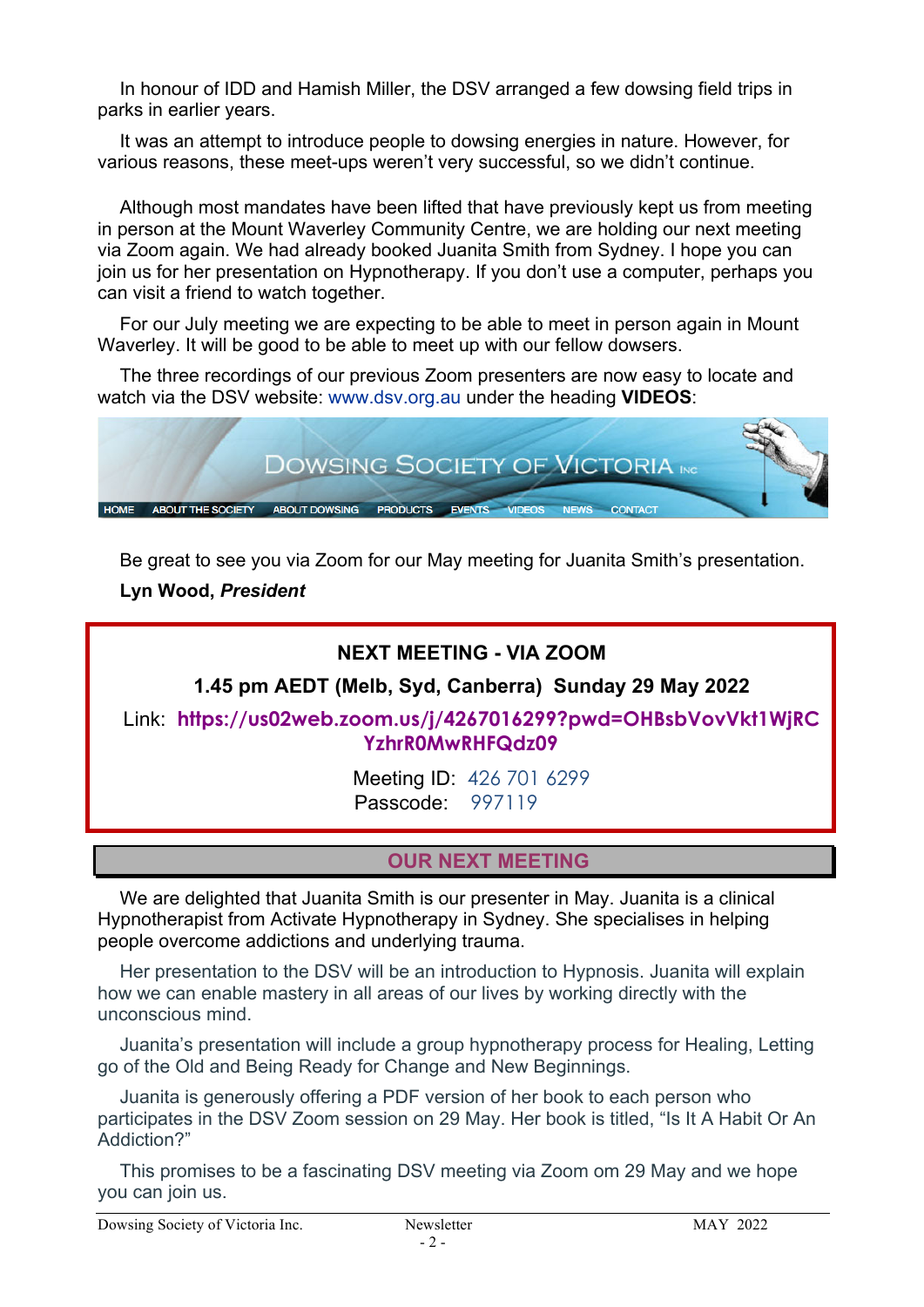To contact Juanita:

M: 0416 209 724

E: juanita.activatehypnotherapy@gmail.com

W: www.activatehypnotherapy.com.au

#### **OUR LAST MEETING**

We are pleased that Martine Negro, the Vice-President of The Dowsers Society of NSW Inc., presented to us via Zoom on Sunday 27 March.

Martine's presentation focused on "the 4 Steps of Energetic Management" for optimal health. This was based on her book, "Hacking the Well-Being Code through Energetic Intelligence" (2016).

Martine believes that through the synergy of ancient wisdom and the latest quantum physics research findings, we can establish a true "HEALTH" care system where each of us can re-empower ourselves with energetic management plus full engagement with our various practitioners in the process of achieving wellness.

For more details about Martine Negro and to purchase her book, please visit:

https://www.martinenegro.com



- Property Dowsing
- household products



#### **WEEKLY ONLINE DOWSING x 2**

**1.** Each Friday (12 noon AEST time) Heather Wilks and fellow dowser, Frances Peterson, hold a short online dowsing session to address the energies associated with raising consciousness. Currently in the US it's on Thursdays at 7pm Pacific time.

You're invited to join in at 12 noon AEST (Melbourne, Sydney, Canberra time). Just go directly to Zoom with these details: Join Zoom Meeting: https://us02web.zoom.us/j/82228820878

Passcode: 324825

Alternatively, you can later watch and dowse along to the replay on Facebook.

Go to *Heather Wilks'* Fb page, "*Dowsing for Healing Australia and Beyond*" (Frances Peterson's Fb group) and/or "*How to dowse with rods and pendulums*" (DSV Committee Member, Mick Moran's Fb group).



- 3 -

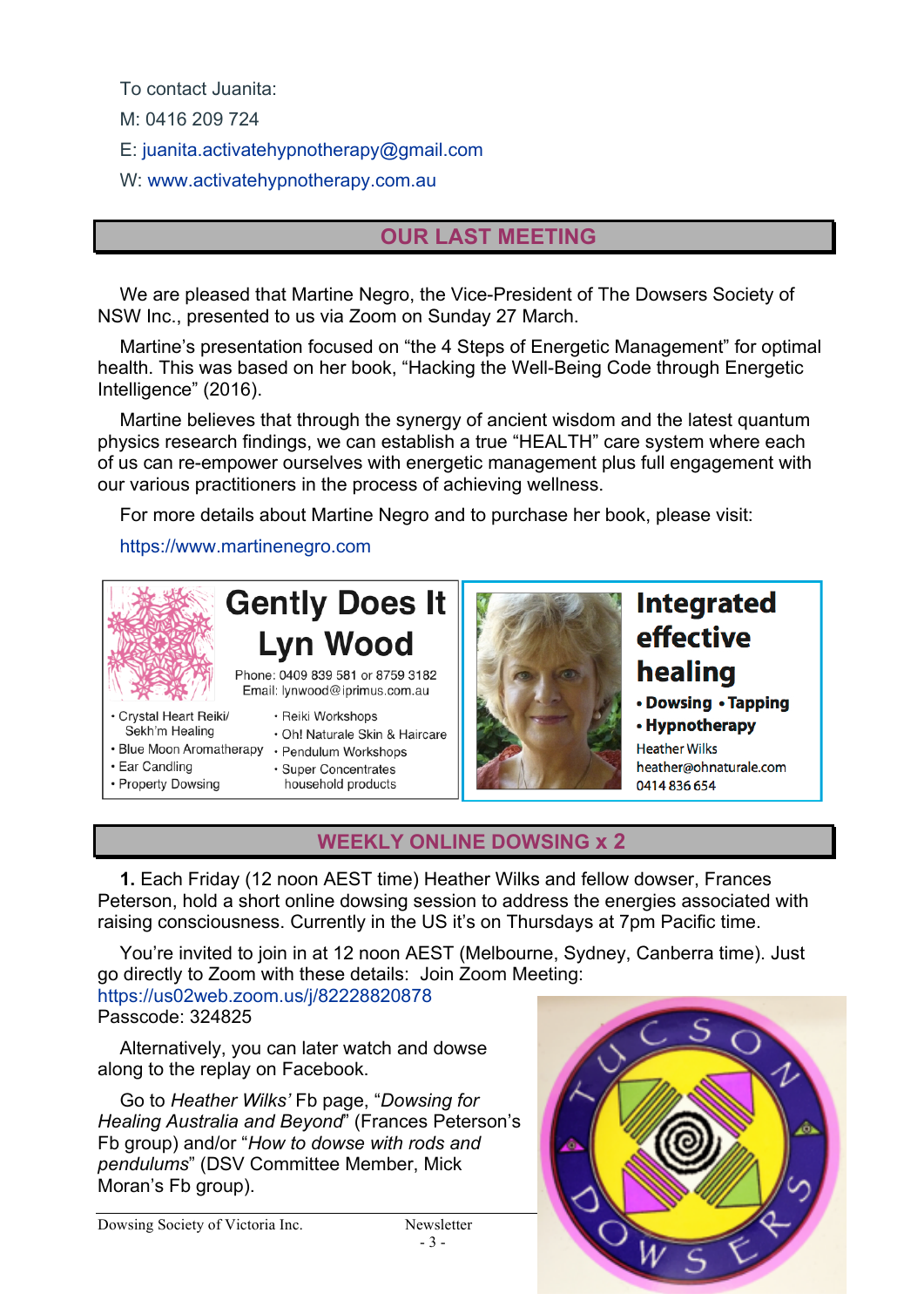**2.** Each Wednesday (12 noon AEST time) Heather Wilks, Lyn Wood and a number of Aussie dowsers join in for Weather Dowsing with the Tucson Dowsers.

In the US that's currently on Tuesdays at 7pm Pacific time.

Here is the link: **https://us02web.zoom.us/j/82722474993** *Zoom Meeting ID: 827 2247 4993*

#### **GUIDED VISUALISATION FOR GRATITUDE**

*Heather Wilks - The Tucson Dowsers in Arizona kindly invited me to prepare a special guided visualisation for their presentation on International Dowsing Day (IDD) on 8 May 2022. There wasn't time for the short introductory dowsing that was planned, however it's included in the full copy of the May Newsletter.*

#### **CONTRIBUTE TO OUR NEWSLETTER**



No doubt you have regular dowsing practices that you return to often because they work. We invite you to share your own dowsing successes, including your every-day ones that you may perhaps take for granted. By sharing, you can inspire others with their own dowsing.

So, please do share your personal dowsing experiences to appear in the DSV Newsletter. If it suits, you can email me with the gist of what you do, I'll write it up and if you'd prefer to remain anonymous, that's perfectly fine.

I always appreciate contributions and DSV Committee Member, Bev Ellison is so helpful in providing items of interest.

If you come across some interesting information for me to include, please send it to me (provided you've requested approval to reprint it). Just email me: heather@ohnaturale.com [*Ed.]*



#### **DSV MEMBERSHIP RENEWAL**

Even though we haven't been able to meet in person, the benefits of DSV Membership continue, with so many shared connections. If you haven't renewed your Membership please do so now for 2022. You can pay by cheque or money order to the DSV and send to our newish post box:

DSV, P O Box 154, Glenhuntly Vic 3163.

Alternatively, please pay online and mark your name clearly. Westpac Bank BSB 033372 A/c DSV 212021 Then, simply email our Treasurer, Malcolm Davies, to provide all your details: maldav1151@me.com

To become a new member please download the Membership Form from this site: www.dsv.org.au

**This is an Extract of the DSV May 2022 Newsletter. By becoming a DSV member, you'll receive six full copies a year. Download a Membership Form on the Home Page of this site.**